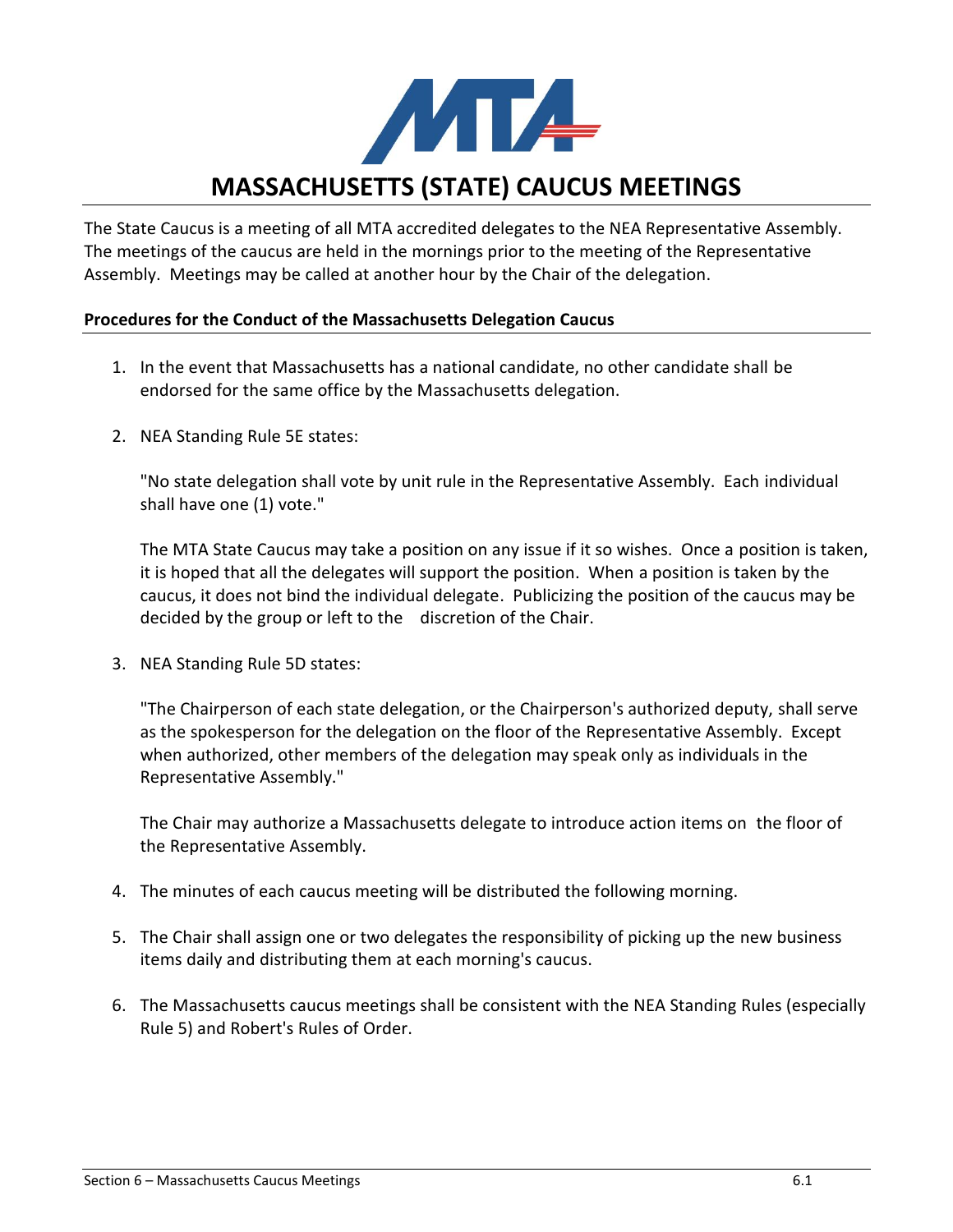**At the Caucus**. Microphones will be placed on the floor for the delegates. A delegate who wishes to speak should move to a microphone to be recognized by the Chair.

At the RA. First, as a courtesy, delegates need to inform the President or Chair that they are planning on speaking on an issue. Second, proceed to a microphone and fill out a speaking slip. There will be a microphone assistant to help with this procedure. When it is your turn to speak, start with:

- Your Name
- "From Massachusetts"
- "Speaking (see options listed below)
	- A. as an individual; or,
	- B. for the Massachusetts delegation (The President or Chair of the caucus needs to give permission to speak for the delegation).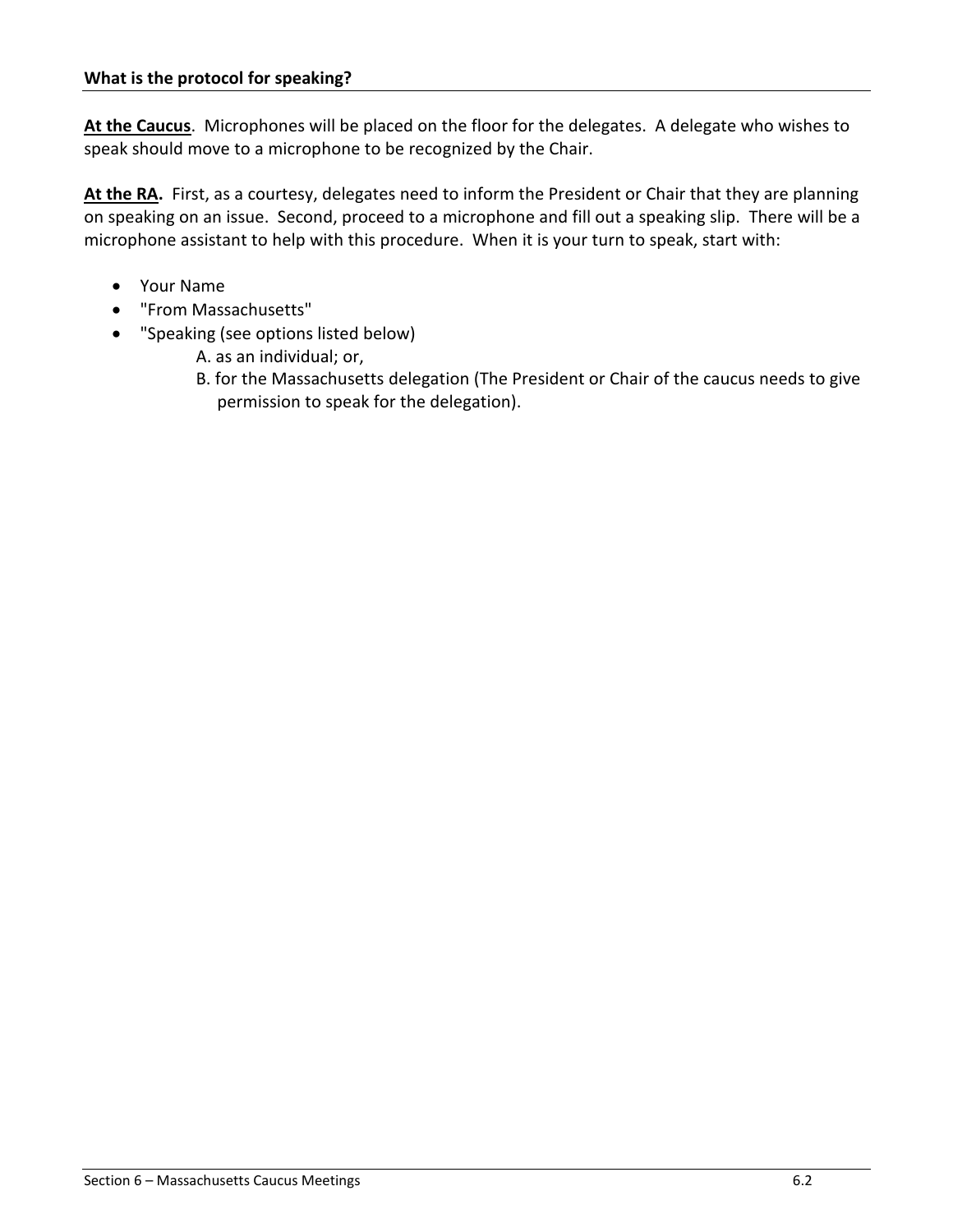# **NEA CONSTITUTION, BYLAWS AND RULES**

#### **THE CONSTITUTION**

The Constitution of the National Education Association embodies the organization's name, goals, objectives and authorities for governance.

#### **THE BYLAWS**

The bylaws for NEA include the organization's specific objectives, membership classes, rights and limitations as well as dues. The document details the Representative Assembly allocation of delegates, committee categories, composition, qualifications and committee appointments. The bylaws list the powers and duties of the Executive Officers as well as the election, terms and functions of the NEA Board of Directors and the Executive Committee. Standards and procedures for local and state affiliates are clearly defined. Other areas included in the document are the functions of the Executive Director and the staff principles, general finance, definition of terms and the Parliamentary Authority (Robert's Rules of Order Newly Revised).

#### **STANDING RULES**.

The Standing Rules clearly map out the procedures and responsibilities for the NEA Representative Assembly. These rules include:

The Credentials Committee Certification of delegates Registration Seating arrangements State delegations Order of business and debate Reports Definition of resolutions, committee and procedures Amendments to the Constitution, Bylaws, and Standing Rules Elections Committee and procedures Distribution of materials Prohibitions Definition of terms from Constitution and Bylaws (Listed under Standing Rule 13 in the Representative Assembly Handbook, distributed at the delegate registration booth.)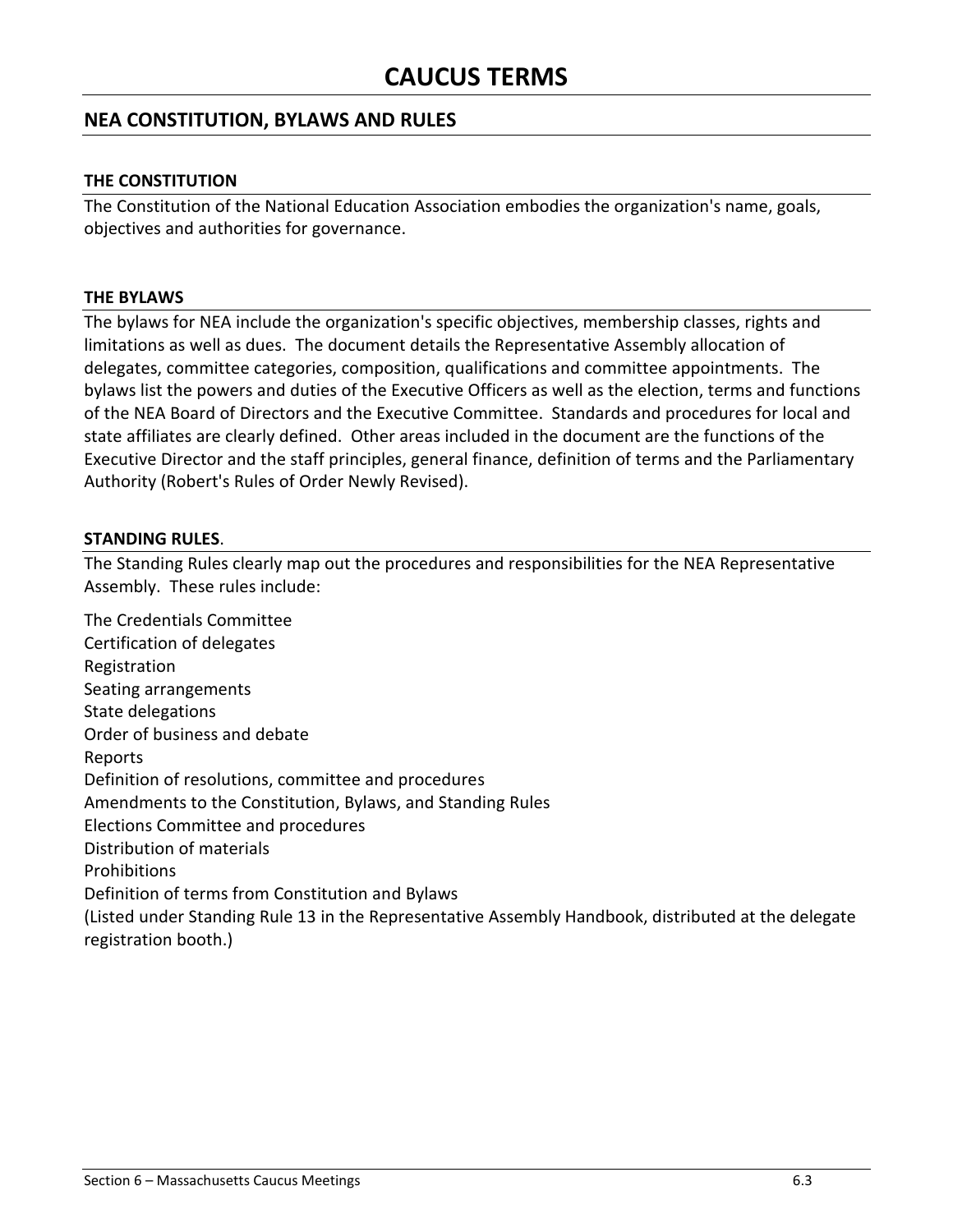#### **AMENDMENTS**

Amendments to the Constitution and Bylaws must be submitted in writing to the committee on Constitution, Bylaws and Rules not later than the close of the seventh business meeting of the Representative Assembly. The text of the proposed amendments are printed in an official publication sent to all members at least 60 days prior to its consideration.

Amendments to the Standing Rules must be submitted no later than 120 days prior to the Annual meeting. Printing of these amendments will be in an official publication 60 days prior to consideration. The Rules may then be amended by the Representative Assembly by a majority voice vote.

#### **NEW BUSINESS ITEMS**

New Business Items are proposals of business that are newly filed at each Representative Assembly by individuals, groups or delegations to come before the Assembly for consideration. These items are outside and in addition to bylaws, standing rules or resolution proposals. New Business Items that are filed in a timely fashion are brought forward for consideration by the Assembly. New Business Items are dealt with in the following ways: accepted, rejected, withdrawn, referred (appropriate body), or occasionally ruled out of order.

For caucus meetings, the New Business Items Committee will consider all new business items and bring forward recommendations with rationale for action on these items to the Massachusetts delegations. The delegation will then choose to support, oppose or take no position on each item.

#### **RESOLUTIONS**

Resolutions are formal expressions of opinion, intent, belief or positions of the Association. They shall set forth general concepts in clear concise language, shall be broad in nature, shall state the positions of the Association positively and without ambiguity, and shall be consistent with the goals of the Association as stated in the Preamble of the Constitution.

#### **STATE CONTACT SYSTEM**

The Massachusetts Delegation Contact System is the disseminate last minute information to the other affiliates and special interest groups at the Representative Assembly on a as needed basis.

Massachusetts delegates participating in the contact system have several responsibilities: they are the liaison between Massachusetts and "their" state contact; and if requested, they must present concerns to the Massachusetts caucus, as voiced by their state contact.

We try and designated two seats at the ends of each row, which will be reserved with the state name on them. It is imperative that those who are serving as contacts be easily accessible at all times.